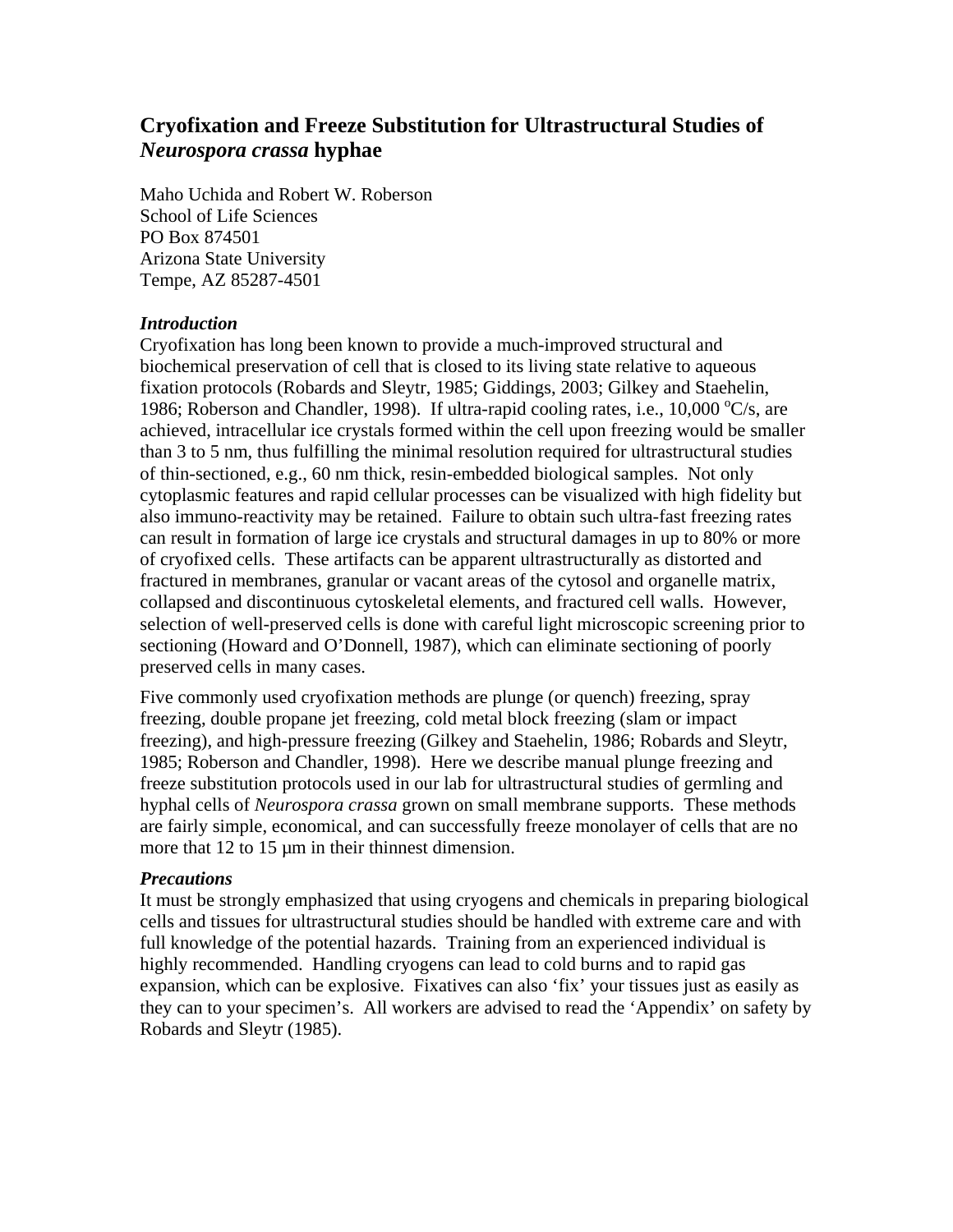# *Initial Preparation*

## 1. Preparation of Fixatives:

The common fixatives used for standard structural analysis are heavy metals, e.g., uranyl acetate, osmium tetroxide, aldehydes that cross-link proteins, e.g., glutaraldehyde, organic solvents, e.g., acetone, and tannic acid. For immunocytochemical approaches, refer to Skepper (2000), Monaghan et al. (1998) and McDonald (1994).

Prepare freeze substitution (FS) solution prior to cryofixation in appropriate sized vials that can withstand ultra-low temperatures  $(-85 \text{ to } -90 \degree \text{C})$  and organic solvents. We use simple 25 ml polypropylene scintillation vials. Freeze substitution solutions should be used as soon as possible and long term storage should be avoided. However, if required, freeze substitution solutions can be stored in  $LN_2$  for later use. Great care must be taken when mixing the FS solution. It is mandatory to work in a properly operating fume hood, utilize eye protection, and wear appropriate lab clothing and gloves.

There are many choices of FS solutions. In our lab we often employ a dual stage FS protocol where two solutions are prepared according to Fields et al. (1997). These include a) *Solution One*: 1% tannic acid and 1% glutaraldehyde in anhydrous EM grade acetone (Ted Pella, Inc. Redding, CA) and b) *Solution Two*: 1% osmium tetroxide in anhydrous EM grade acetone (*note: Once osmium and other chemicals are dissolved in acetone, they can easily penetrate the skin upon contact and can quickly disperse into the air; thus, when working with open vials of such solutions, always wear acetone-resistant gloves and work in a properly operating fume hood)*. The advantage of using the dual stage FS protocol is that endomembranes are often very well contrasted. Alternatively, a more simple protocol can be used, i.e., single FS solution of 2% osmium tetroxide and 0.05% uranyl acetate in anhydrous EM grade acetone (Hoch 1986). Preparation of the dual stage FS solution for a single sample is described below.

#### *Solution One:*

- i. In the fume hood, pipette 18 ml of anhydrous acetone into a FS vial. (Note: 100% acetone is maintained and stored in a dissector in screw cap glass containers over molecular sieve)
- ii. Add 2 ml of 10% glutaraldehyde (GA) in anhydrous acetone (Electron Microscopy Sciences, Hatfield, PA). The 10% GA/acetone stock solution is purchased in sealed amber ampoules. If you do not have an ampoule breaker, wrap several layers of paper towels around the ampoule before breaking it. Most chemicals supplied in such ampoules come pre-scored and are easy to open. Any excess solution can be stored in appropriate vials in  $LN_2$ .
- iii. Add 0.1 g of tannic acid. Tannic acid is dissolved into acetone quite easily with brief sonication.

#### *Solution Two:*

i. In the fume hood, pipette 18 ml of anhydrous acetone into one FS vial and10 ml to the other and store them in the freezer until chilled (*Note: chilling acetone helps prevent premature oxidation of the osmium tetroxide*).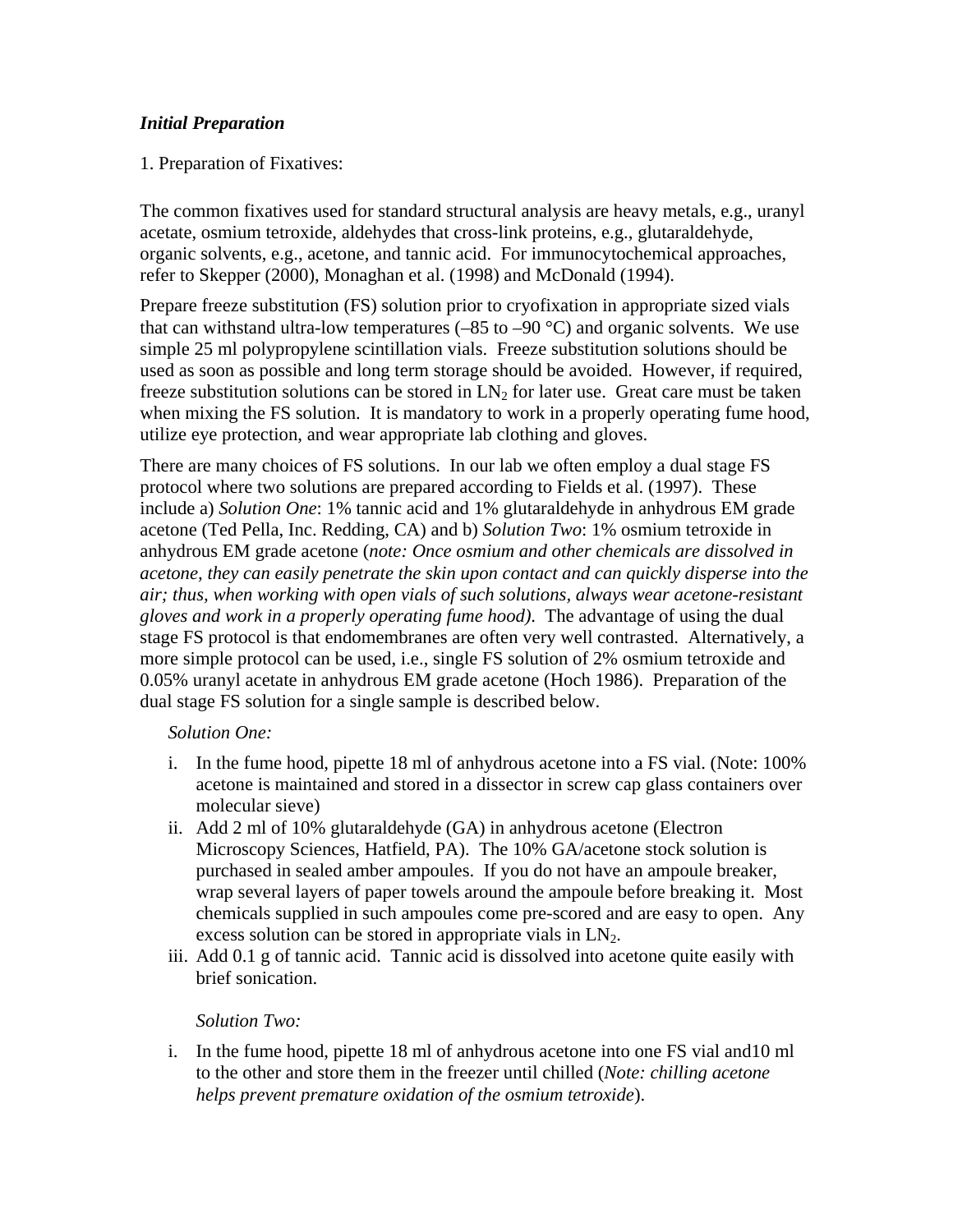- ii. Break open an ampoule containing 1.0 g of osmium tetroxide crystals and pour the crystals into 10 ml of chilled acetone to make 10 % osmium tetroxide in anhydrous acetone. Osmium tetroxide crystals should dissolve quickly in the chilled acetone.
- iii. Add 2 ml of 10 % osmium tetroxide in anhydrous acetone into the FS vial containing 18 ml of chilled anhydrous acetone.

## *Washing solutions:*

As mentioned below, cells need to be thoroughly washed three times with anhydrous acetone at 85 °C prior to the incubation in solution II; thus, at this time pipette 20 ml of anhydrous acetone into three FS vials each and store them at 85 °C.

Place all vials (total of five) in a standard ice bucket or Styrofoam box with the bottom and sides lined with dry ice and store them at  $-85 \degree C$  to  $-90 \degree C$  in an ultra-low freezer for at least one hour prior to the cryofixation. These solutions may be kept at  $-85$  °C for up to one week, however it is strongly advised to use them as soon as possible. We also suggest to either purchase or have your machine shop to make a metal, e.g., aluminum, block holder for these vials. The metal block functions as a holder so that the vials won't tip over thus avoiding the possibility of fixative spilling in your freezer. It also functions as a protection against unwanted temperature increases. *(Note: Since there is always a chance that osmium vapors may leak into the space surrounding the box, it is recommended to have tightly fitting lid on the box. For this reason, the freezer used for FS should not be used for storage of proteins, antibodies or other sensitive materials.)* 

2. Growing and handling *N. crassa* cells prior to plunge freezing:

Regardless of the cell type, all samples should be in optimal growth or experimental conditions just prior to cryofixation. Rapid plunge freezing of hyphae and/or germlings into a cryogen can often result in superb results because these cell types can be easily grown as monolayer supported membrane that is permeable to water and nutrients. *(Note: The support membranes should be thin (20 µm) yet rigid enough not to flex while transporting cells from the culture and during freezing. Single-thickness dialysis tubing works well.)*

Support membranes should be prepared by cutting the membrane into  $\sim$  2 cm lengths and deionized by boiling in deionized water containing 0.1 M EDTA for 1 hour, followed by an additional 7-8 hrs of boiling in water. The water should be changed 6 to 7 times during this period. After complete cleaning, the membranes are placed in beaker containing fresh deionized water and autoclaved for 30 min. The deionized membrane should be stored at 4 °C.

Next, the membrane is placed onto the surface of Vogal's complete medium (VCM) and cut into smaller 5 x 5 mm pieces using a sharp scalpel or razor blade. Some patience is required during this process since the membrane is quite tough and uncooperative to cut sometimes. Now, conidia or small fragments of viable hyphae can be aseptically transferred onto of dialysis membrane. Cryofixation can proceed once conidia have germinated or mature hyphae have produced. Close monitoring of cell growth is required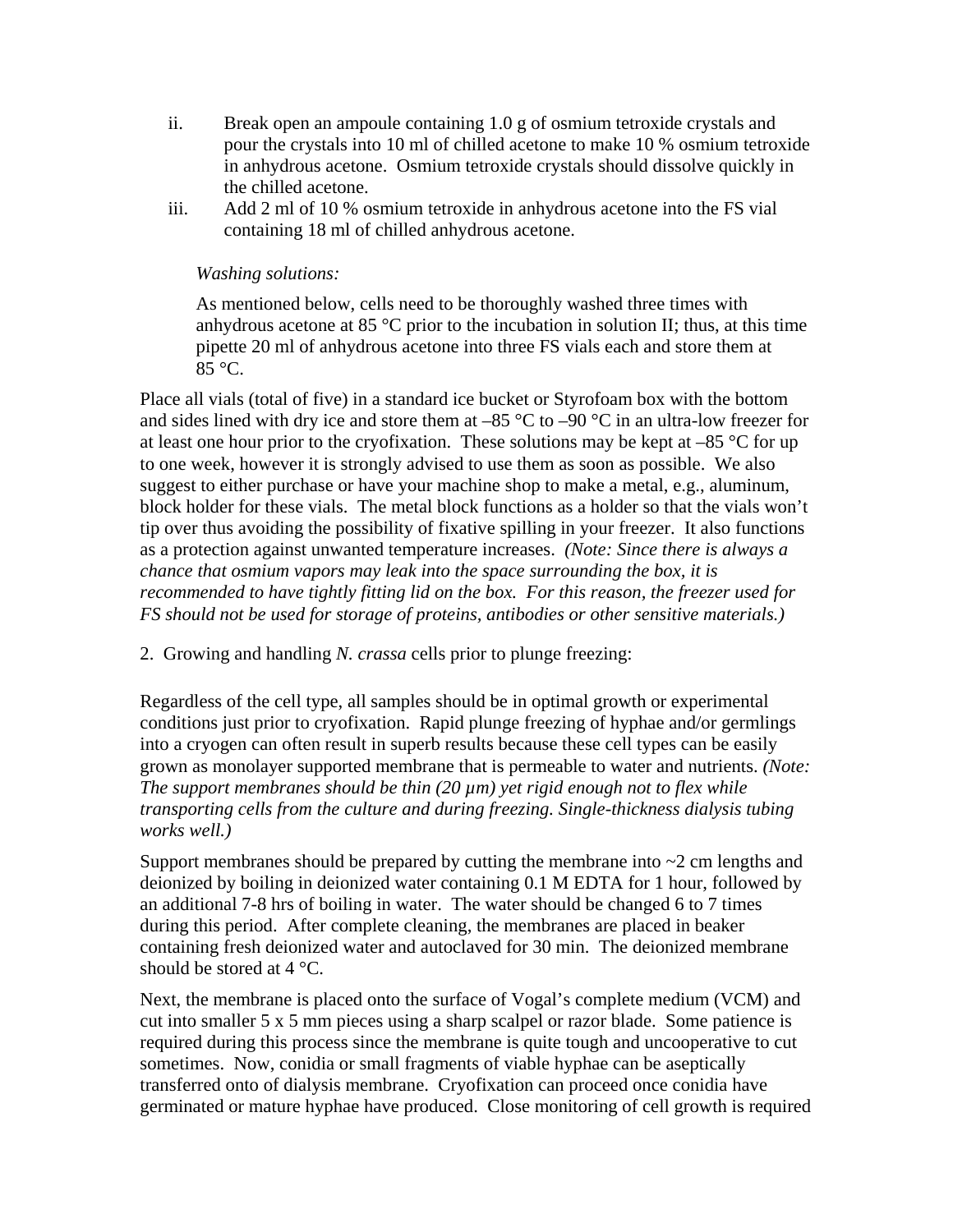because one should not allow germlings or hyphae to grow over the edge of the membrane. (*Note: In our hands N. crassa is extremely sensitive to any environmental change. Therefore, extreme care should be paid to handle the specimen. Any sign of stress, i.e., alterations in growth rate and cytoplasmic organization will be visible at both the light and electron microscope levels).* 

*Set Up for Plunge Freezing (Note: All the procedures must be done in a spark-free fume hood.)* 

- i. Place a 1 L stainless steel dewar in the fume hood and fill the dewar with  $LN<sub>2</sub>$ .
- ii. Slowly immerse a cryogen reservoir into the dewar. The cryogen reservoir is designed to be built deep so that it provides for the continued decent of specimens through the cryogen bath at the initial entry velocity; moreover, it provides enough room for a propeller of cryogen air-driven stirrer to stir cryogen constantly (Howard and O'Donnell, 1987). Such cryogens reservoirs can easily be made by a university machine shop. Try not to splash  $LN_2$  into the cryogen reservoir.
- iii. Cover the dewar with a Plexiglas disc, which has two holes cut in it. One hole is centrally positioned and should be the same size as the outside diameter of the cryogen reservoir. A second hole located at the margin of the cover is used for the addition of  $LN_2$  to the dewar via a polypropylene funnel. The Plexiglas disc should form a secure fit across the dewar and the reservoir to prevent any venting of cold nitrogen.
- iv. Because of its low cost, availability, and favorable thermal conductivity, propane is recommended as the cryogen of choice. *(Note: Use extreme caution working with propane. It is strongly recommended that each freezing session does not exceed 30 to 40 min in time and that a gentle, yet constant stream of gaseous nitrogen should be directed over the propane surface; both measures are to lessen the amount of oxygen condensing into the cold liquid propane)*. Slowly add propane gas into the reservoir by placing the nozzle on the bottom of the precooled cryogen reservoir until a puddle of condensed liquid propane forms. As the reservoir begins to fill, increase the flow rate until the reservoir is completely full. Maintain the level of  $LN_2$  at or just below the level of propane throughout the filling and freezing procedures.
- v. Shut off the valves of propane tank and retract nozzle from the reservoir.
- vi. Immerse the propeller of cryogen air-driven stirrer, e.g., Cole-Palmer Instrument, R-4520-30 I, into liquid propane and position it near the bottom of the reservoir. It is important to maintain good circulation of the cryogen throughout during the freezing session.
- vii. Submerge some type of specimen basket into the cryogen to store temporary holding of frozen samples, which can be later transferred into the freeze substitution solution. Polypropylene cryovial vials (2 ml; Ted Pella) previously pierced with small holes work well.
- viii. Monitor the temperature of liquid propane using a low temperature thermocouple. The temperature should be in the  $-188$  to  $-192$  °C range.

# *Plunge Freezing*

i. Check the hyphae to make sure that they are in optimal growth conditions.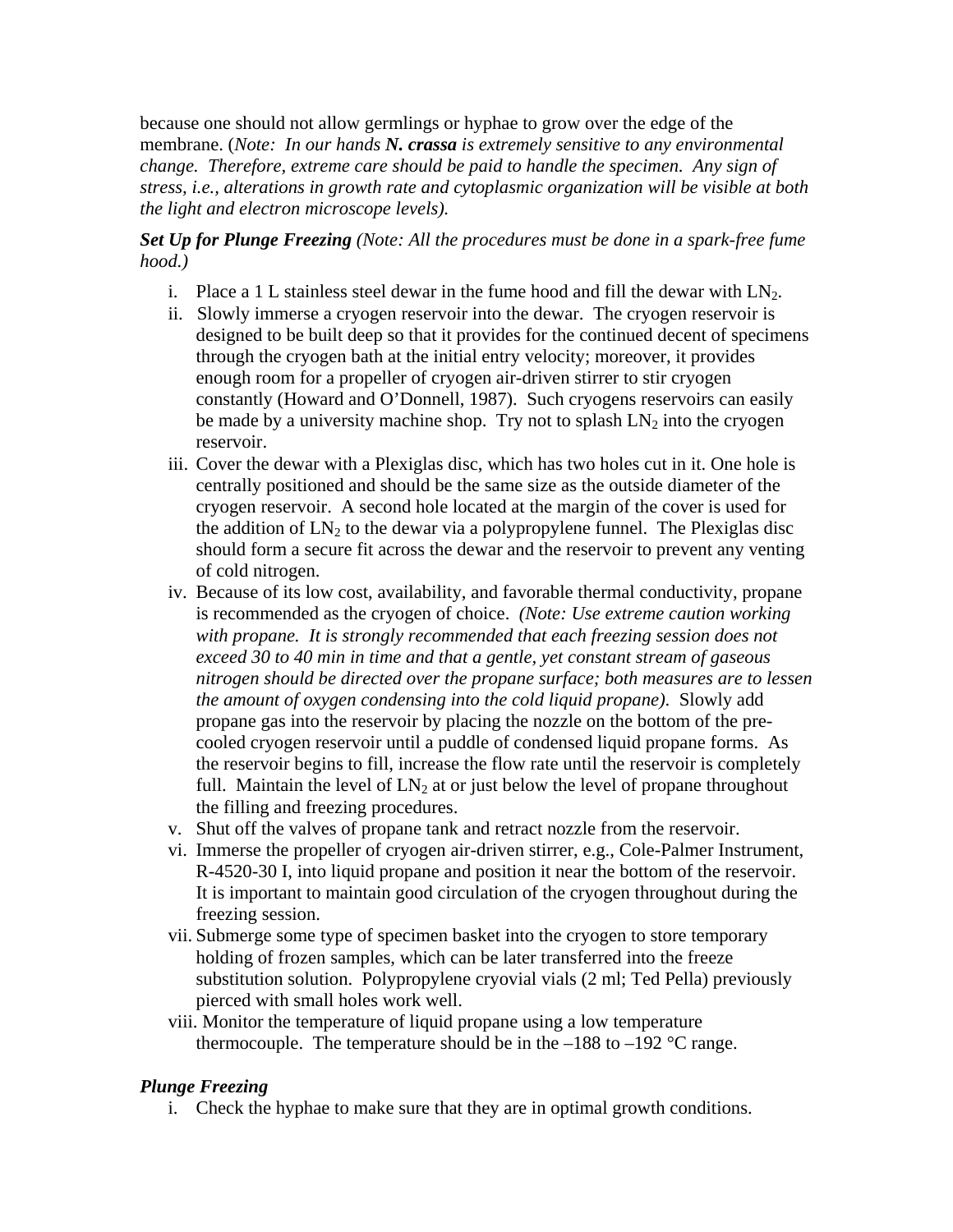- ii. For plunge freezing, grab the membrane with forceps and rapidly plunge it into the propane bath (make sure that no hesitation occurs!). Entry velocity and plunge depth are critical. Plunge the samples so that they enter the fluid slightly off from the vertical entry. Each plunging requires forceps, which are dried completely and at room temperature. For this reason, it is useful to have 5-10 pairs of forceps (curved Dumont stainless steel forceps work well). Place a cryofixed sample in the specimen basket after each plunging.
- iii. Remove specimen basket when it gets full; drain any excess propane by shaking once or twice and transfer to either  $LN<sub>2</sub>$  (for long time storage) or directly into the FS solution (for dehydration).
- iv. Allow each freezing session to last no longer than 30-40 min.
- v. At the end of the freezing session, remove the copper pipe reservoir from the  $LN<sub>2</sub>$ dewar using a pair of tongs, place it in the metal tray, and leave it in the rear of the hood. In this way, the propane evaporates, and the dilute inflammable vapors can safely escape.

## *Freeze Substitution and Resin Embedment*

If you are not planning to do freeze substitution immediately after the plunge freezing, frozen samples must be kept at colder than  $-100\degree C$  at all times; therefore, the frozen samples must be kept in  $LN_2$ . Carefully but fast when transferring the frozen samples from one container to another since the time that it takes for the thin samples to warm up to about -100 °C is very short. If large numbers of samples are processed on a routine basis, it is advisable to make an investment to purchase a commercial FS unit.

- i. Using forceps, pick up the specimen basket containing the frozen samples from the  $LN_2$  bath and quickly transfer it into the Solution One (1%GA, 1% tannic acid in acetone) in dry ice held in an the aluminum block in the ice bucket; this has to be done quickly in the fume hood. Do not screw the lid too tight.
- ii. Transfer the ice bucket back to the ultra-low freezer and leave it there for 48 to 72 hrs.
- iii. Wash out the GA and tannic acid from the samples by transferring the specimen basket through the series of three cold acetone baths. Make sure to maintain the ultra-low temperatures. Each step of rinsing should last for  $\sim$  15 min.
- iv. Transfer the specimen basket to the Solution Two (1% osmium tetroxide in acetone) and let it incubate for 1 hr at ultra-low temperatures.
- v. Allow the sample to warm up slowly to room temperature by first moving the ice bucket to -20 °C freezer. We suggest two options at this time. One option is to leave the sample at -20 °C for 12 to 24 hrs so that the container and its contents slowly warm up to -20  $\degree$ C as the dry ice gradually evaporates. The other option is to remove the FS vial from the ice bucket and place it into a second ice bucket that has been placed in the -20  $^{\circ}$ C freezer for at lease 1 hr prior. In this case, allow the sample to warm up to -20  $^{\circ}$ C over a period of two hrs.
- vi. Transfer the sample to a  $4^{\circ}$ C refrigerator for 2 hrs.
- vii. Transfer the sample to room temperature for 1 hr in the fume hood. By this time, the color of the osmium solution should have turned from yellow to brown.
- viii.Wash out the osmium solution through three changes of anhydrous acetone 15 min each.